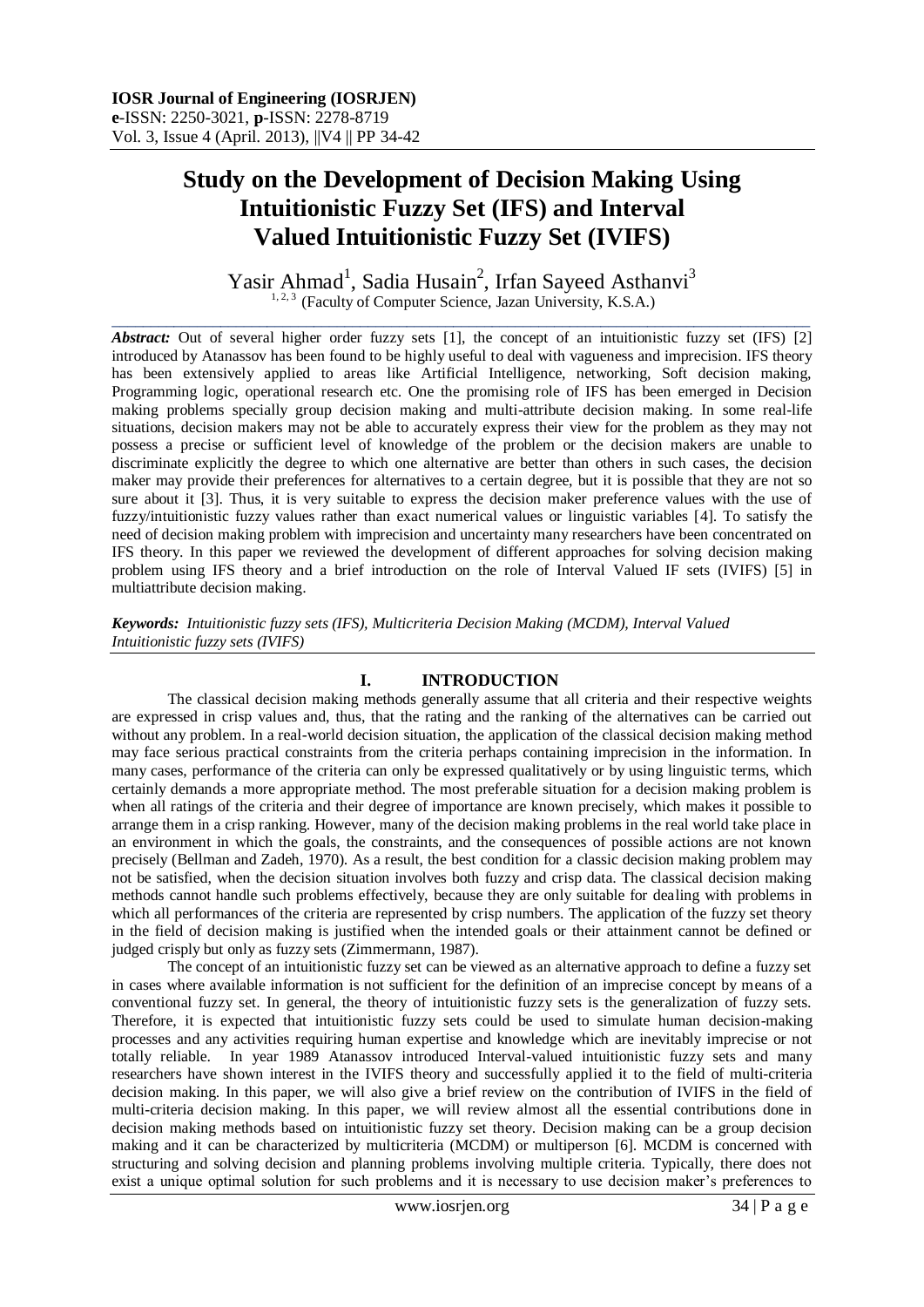differentiate between solutions. Multiple criteria decision making (MCDM) is often use for dealing with complex engineering problems and IFS theory has been extensively applied to it.

This paper is organized as follows. The definitions of intuitionistic fuzzy sets and Interval-valued IF are introduced in Section 2. In Section 3 we discuss the role of IFS in simple decision making. Multi-criteria decision-making models with intuitionistic and interval-valued fuzzy sets are reviewed, and their developments are established in Section 4 and 5, finally conclusion is given in Section 6.

#### **II. DEFINITIONS OF INTUITIONISTIC FUZZY SETS**

Let a set E be fixed. An IFS A in E is an object of the following form [8]. A = { (x,  $\mu$ <sub>A</sub>(x),  $v$ <sub>A</sub>(x))  $x \in E$  }, Where the functions  $\mu_A(x) : E \to [0, 1]$  and  $\nu_A(x) : E \to [0, 1]$  determine the degree of membership and the degree of non-membership of the element  $x \in E$ , respectively, and for every  $x \in E$ .

$$
0 \leq \mu_A(x) + \nu_A(x) \leq 1
$$

When  $U_A(x) = 1 - \mu_A(x)$  *for all*  $x \in E$  is ordinary fuzzy set. In addition, for each IFS A in E, if

 $\pi_A(x) = 1 - \mu_A(x) - \nu_A(x)$ 

Then  $\pi_A(x)$  is called the degree of indeterminacy of x to A or called the degree of hesitancy of x to A. It is obvious that

 $0 \leq \pi_A(x) \leq 1$ ; For each  $x \in E$ 

Especially, if  $\pi_A(x) = 0$ , for all  $x \in E$  then the IFS A is reduced to a fuzzy set.

On the other hand, for each fuzzy set A' in E, we evidently have:  $\pi_{A}(x)=1-\mu_{A}(x) - [1-\mu_{A}(x)]$ 

Therefore, if we want to fully describe an intuitionistic fuzzy set, we must use any two functions from the triplet:

- membership function.
- non-membership function,
- hesitation margin

In other words, the application of intuitionistic fuzzy sets instead of fuzzy sets means the introduction of another degree of freedom into a set description (i.e. in addition  $^{\mu}$  A(x) to we also  $^{\nu}$  A or  $^{\pi}$  A). Since the intuitionistic fuzzy sets being a generalization of fuzzy sets give us an additional possibility to represent imperfect knowledge, they can make it possible to describe many real problems in a more adequate way.

#### **III. DEFINITIONS INTERVAL-VALUED INTUITIONISTIC FUZZY SETS**

Sometime it is not appropriate to assume that the membership degrees for certain elements of A are exactly defined, but a value range can be given. In such cases, Atanassov and Gargov defined the notion of interval-valued intuitionistic fuzzy set (IVIFS) as below:

Let  $X=\{x1, x2, x3...xn\}$  be a given set and D[0,1] be the set of all closed subintervals of the interval [0,1], and X be ordinary finite non-empty sets. An interval valued intuitionistic fuzzy set A in X is an expression given by

A= {< ̃x,̃μ*Ã (*x *)+* ̃*Ã(*x*)* > x X} Where  $\tilde{\mu}_{\tilde{A}}$  :  $X \rightarrow D[0,1], \tilde{v}_{\tilde{A}}$ :  $X \rightarrow D[0,1]$ 

with the condition  $\sup (\tilde{\mu}_{\tilde{A}}(x)) + \sup (\tilde{\nu}_{\tilde{A}}(x)) \leq 1$ 

Especially, if each of the intervals  $\mu_{\tilde{A}}(x)$  and  $\nu_{\tilde{A}}(x)$  contains exactly one element, i.e., if for every  $x \in X$  $\mu_{\tilde{A}}(x)$ =INF( $\mu_{\tilde{A}}(x)$ ) = sup( $\mu_{\tilde{A}}(x)$ ),

 $v_{\tilde{A}}(x)$ = INF( $v_{\tilde{A}}(x)$ ) = sup( $v_{\tilde{A}}(x)$ )

then, the given IVIFS Ã is transformed to an ordinary intuitionistic fuzzy set. Based on IVIFS, Xu [7] defined the notion of interval-valued intuitionistic fuzzy number (IVIFN):

Definition: Let  $\tilde{A} = \{ \langle \tilde{x}, \tilde{\mu}_{\tilde{A}}(x) + \tilde{v}_{\tilde{A}}(x) \rangle \mid x \in X \}$ , be an IVIFS, then we call the pair  $(\tilde{\mu}_{\tilde{A}}(x) + \tilde{v}_{\tilde{A}}(x))$  an IVIFN.

### **IV. ROLE OF IFS IN DECISION MAKING PROBLEMS**

Fuzzy set theory has been used for handling fuzzy decision-making problems [8-12] for a long span of time but many researchers have shown interest in the IFS theory and applied it to the field of decision making. Gau and Buehrer [13] introduced the vague set [14], which is an equivalence of IFS. Later, based on vague sets, Chen and Tan [15], and Hong and Choi [16] utilized the minimum and maximum operations to develop some approximate technique for handling multi-attribute decision making problems under fuzzy environment.

In year 1995 [17] Attanasov et al. worked on a project titled " Decision making methods based on element of Intuitionistic Fuzzy Sets and their Software Implementation", the basic aim of the project was to envisage following four activities.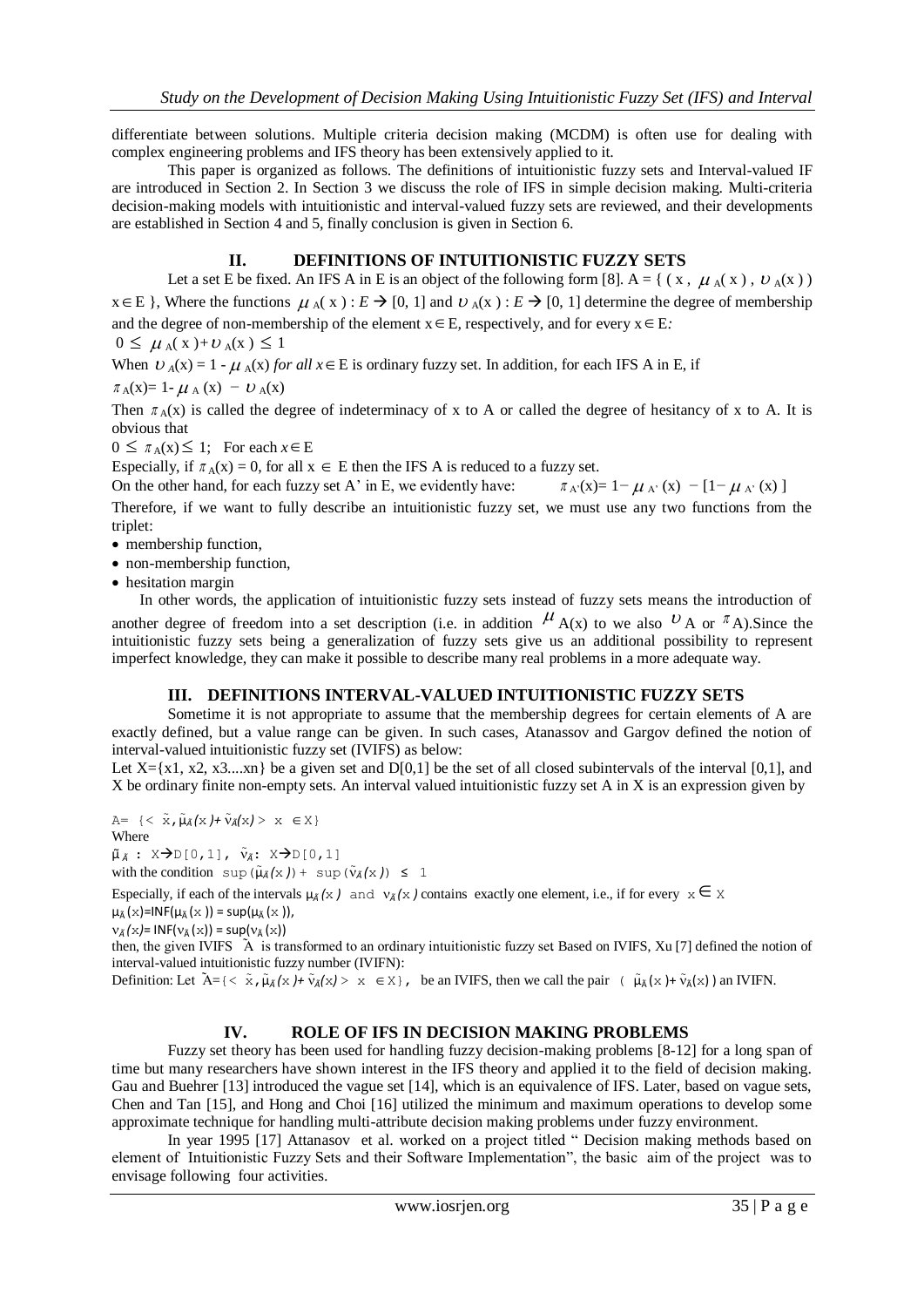A1: Theoretical research related to the construction and description of some new decision making methods.

A2: Methodological research for the use of these methods in practice.

A3: Development of software implementation of decision making methods from A1

A4: Construction of examples for the application of decision making methods from A1 in medicine.

Later on in year 1999 [18] Atanassov also discussed the possibility of using the interpretational triangle of intuitionistic fuzzy set in decision making. But the major contribution in this field comes from Szmidt and Kacprzyk [19-20] who intensively worked on the use of intuitionistic fuzzy sets for building soft decisionmaking models. They proposed two solution concepts about the intuitionistic fuzzy core and the consensus winner for group decision making. The concept of preference relation was considered by many authors, in the crisp case for example in [21] and in the fuzzy environment [22]. Szmidt and Kacprzyk [23] were also the first authors who generalized the concept of preference relation from the fuzzy case to the intuitionistic fuzzy one. They take into account intuitionistic fuzzy preference relations which are applied in group decision making problems where a solution from the individual preferences over some set of options should be derived. In year 2002 they used a new approach and calculate distance between intuitionistic fuzzy preferences to assess agreement of a group of experts [24]. In another article [25] they propose how to analyze the extent of agreement in a group of experts employing intuitionistic fuzzy sets. They used the concept of distances between intuitionistic fuzzy preferences as the main tool to evaluate how far the group is from full agreement (consensus in a traditional sense) and they also propose how to evaluate if it is possible for a considered group to come closer to the state of consensus. They used Entropy as the measure which makes it possible to say how strong the preferences of experts are.

Recently in year 2012 Szmidt et al. [26] further worked on IF relation and they present a construction method for Atanassov's intuitionistic fuzzy preference relations starting from fuzzy preference relations and taking into account the ignorance of the expert in the construction of the latter. Moreover, they also propose two generalizations of the weighted voting strategy to work with Atanassov's intuitionistic fuzzy preference relations. An advantage of these algorithms is that they start from fuzzy preference relations and their results can be compared with those of any other decision making. They also worked on similarity measure [27] of IF sets and proposed a measure that takes into account not only a pure distance between intuitionistic fuzzy preferences but also examines if the compared preferences are more similar or more dissimilar. The agreement of a whole group is assessed via an aggregation of individual testimonies expressed by Intuitionistic fuzzy preference relations.

Zeshui Xu [28] also worked on Intuitionistic preference relations and their application in group decision making. He developed an approach to group decision making based on intuitionistic preference relations and an approach to group decision making based on incomplete intuitionistic preference relations respectively, in which the intuitionistic fuzzy arithmetic averaging operator and intuitionistic fuzzy weighted arithmetic averaging operator are used to aggregate intuitionistic preference information, and the score function and accuracy function are applied to the ranking and selection of alternatives. Later on in year 2009 Zeshui Xu et al. [29] studied the IF similarity measure introduced by Szmidt and Kacprzyk and find it somewhat inconvenient in some cases, and thus they develop a new similarity measure between intuitionistic fuzzy sets.

Z. Gong [30] in year 2007 investigates the problem of group decision making based on intuitionistic fuzzy judgment matrix. They introduced the ranking method of intuitionistic fuzzy judgment matrix by using operations of intuitionistic fuzzy values and illustrated their method by a numerical example.

Cuiping Wei and Xijin Tang [31] in year 2011 study group decision-making problems based on intuitionistic preference relations. By measuring the uncertain information of intuitionistic preference relations and the average similarity degree of one individual intuitionistic preference relation to the others, they proposed a new approach to assess the relative importance weights of experts. Their approach takes both the objective and subjective information of experts into consideration. Then they integrate the weights of experts into the individual intuitionistic preference relations and develop a relative similarity method to derive the priorities of alternatives.

Zeshui Xu and M. Xia [32-33] used entropy and cross entropy and gave two methods to determine the optimal weights of attributes, and develop two pairs of entropy and cross entropy measures for intuitionistic fuzzy values. They also discussed the properties of these measures and the relations between them and the existing ones. Furthermore, they introduce three new aggregation operators, which treat the membership and non-membership information fairly, to aggregate intuitionistic fuzzy information.

Yejun Xu and Huimin Wang [34] presented the induced generalized intuitionistic fuzzy ordered weighted averaging (I-GIFOWA) operator. It is a new aggregation operator that generalized the IFOWA operator, including all the characteristics of both the generalized IFOWA and the induced IFOWA operators. It provides a very general formulation that includes as special cases a wide range of aggregation operators for intuitionistic fuzzy information, including all the particular cases of the I-IFOWA operator, GIFOWA operator and the induced intuitionistic fuzzy ordered geometric (I-IFOWG) operator.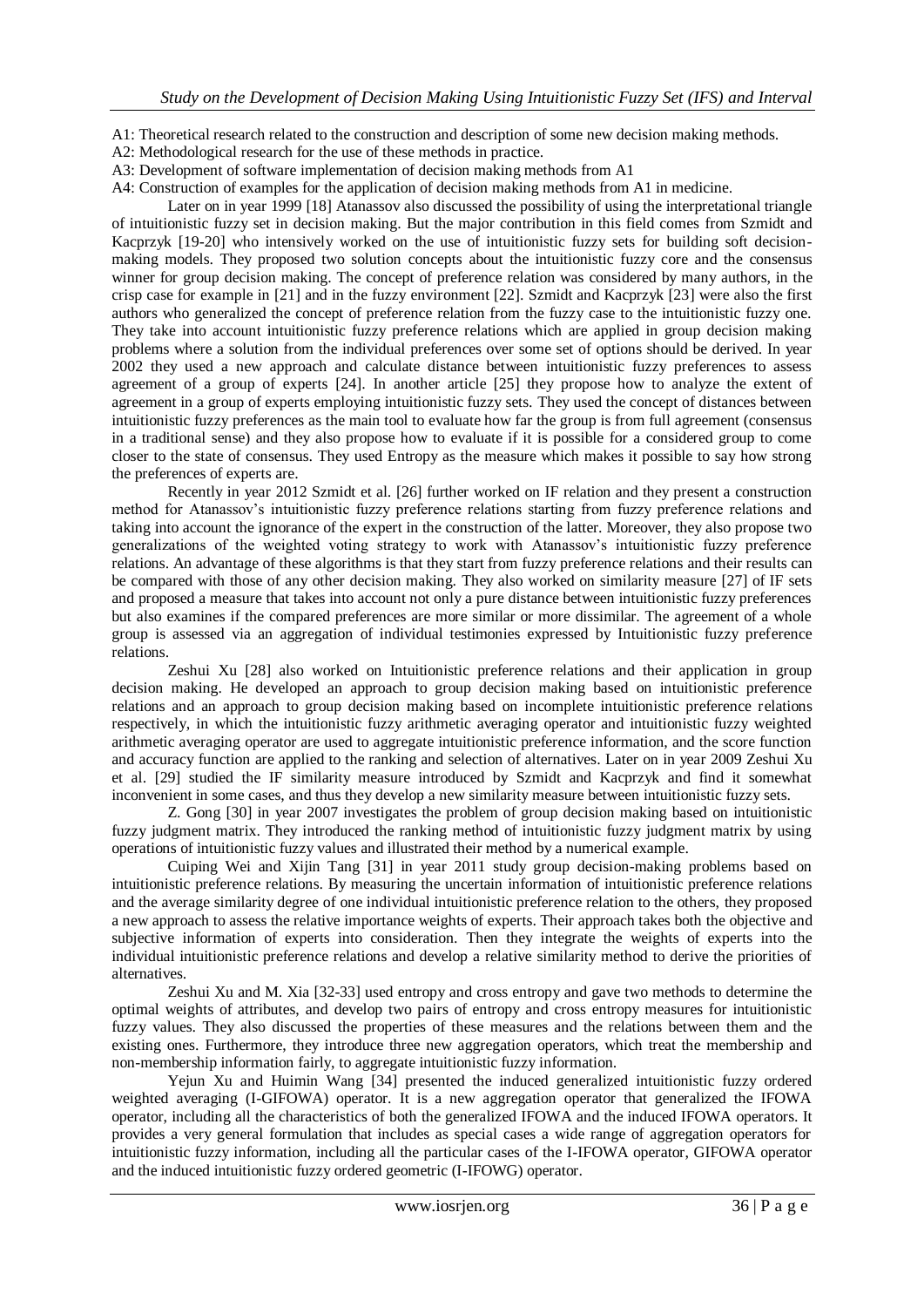# **V. IFS AND MULTICRITERIA DECISION MAKING (MCDM)**

Cenigiz Kahraman gave very useful description about MCDM in his book on Fuzzy Multicriteria Decision Making [35]. In his book he explained MCDM problems with two basic approaches: multiple attribute decision making (MADM) and multiple objective decision making (MODM). MADM problems are distinguished from MODM problems, which involve the design of a "best" alternative by considering the tradeoffs within a set of interacting design constraints. MADM refers to making selections among some courses of action in the presence of multiple, usually conflicting, attributes. In MODM problems, the number of alternatives is effectively infinite, and the tradeoffs among design criteria are typically described by continuous functions. MADM approaches can be viewed as alternative methods for combining the information in a problem's decision matrix together with additional information from the decision maker to determine a final ranking, screening, or selection from among the alternatives. Besides the information contained in the decision matrix, all but the simplest MADM techniques require additional information from the decision maker to arrive at a final ranking, screening, or selection. It has been widely recognized that most decisions made in the real world take place in an environment in which the goals and constraints, because of their complexity, are not known precisely, and thus, the problem cannot be exactly defined or precisely represented in a crisp value (Bellman and Zadeh, 1970). Bellman and Zadeh (1970) and Zimmermann (1978) introduced fuzzy sets into the MCDM field. They cleared the way for a new family of methods to deal with problems that had been inaccessible to and unsolvable with standard MCDM techniques. Bellman and Zadeh (1970) introduced the first approach regarding decision making in a fuzzy environment.

In year 1995 Humberto Bustince [36] presented a new technique for handling decision making problems based on intuitionistic fuzzy sets. In this new technique he used the degree of reliability and of nonreliability of each criterion in relation to a set of alternatives. He also presented a new score function in order to evaluate the degree of suitability of the choice of a certain alternative. Since then lots of research has been made in the field of multicriteria decision making using IFS.

In year 2002 [37] Atanassov et al. proposed an IF interpretation of multi-person multi-criteria decision making. In this work each expert is asked to evaluate each alternative in terms of its performance with respect to each predefined criterion. The experts evaluations are expressed as a pair of numeric values, interpreted in the intuitionistic fuzzy framework, theses number express a positive and negative evaluation respectively. Each expert is also assigned a pair of values which express expert's reliability. They further extended this work in year 2003 and 2004 [38]. They constructed a Generalized Net model of Multi-Person Multi-Criteria Decision Making process based on IF graph. In year 2005 they also introduced an IF interpretation of the processes of multi-person and multi measurement tool multi-criteria decision makings 2005[39].

In year 2006 many authors worked on multicriteria decision making problems some of them are:

- Eulalia Szmidt and Janusz Kacprzyk [40] proposed a new solution to a multi-criteria decision making problem by using similarity measures for intuitionistic fuzzy sets. They show that the new solution is better than the method proposed by Chen and Tan [41] on vague set which fails in some situations.
- Lin et al. [42] proposed a method that allows the degrees of satisfiability and non-satisfiability of each alternative with respect to a set of criteria to be represented by intuitionistic fuzzy sets, respectively. Furthermore, their proposed method allows the decision-maker to assign the degrees of membership and nonmembership of the criteria to the fuzzy concept "importance." This method can provide a useful way to efficiently help the decision-maker to make his decision.
- Liu and Wang [43] introduce and discuss the concept of intuitionistic fuzzy point operators. The intuitionistic fuzzy point operators can reduce the degree of uncertainty of the elements in a universe corresponding to an intuitionistic fuzzy set. Furthermore, they defined a series of new score functions for multi-criteria decisionmaking problem based on the intuitionistic fuzzy point operators and the evaluation function and their effectiveness and advantage are illustrated by examples.

### **VI. INTERVAL VALUED IFS IN DECISION MAKING PROBLEMS**

Fuzzy set theory has been used for handling fuzzy decision-making problems for a long span of time but many researchers have shown interest in the IFS theory and applied it to the field of decision making. But after the introduction of IVIFS, there is a shift from IFS to IVIFS and researcher finds that Interval-valued intuitionistic fuzzy set (IVIFS) is effective in dealing with fuzziness and uncertainty inherent in decision data and multi-attribute decision making (MADM). In year 2006 Chunqiao Tan and Qiang Zhang [44] presented a novel method for multiple attribute decision-making based on interval valued intuitionistic fuzzy sets (IVIFSs) theory and TOPSIS method in fuzzy environments. In their paper, the concept of interval-valued intuitionistic fuzzy sets is introduced, and the distance between two interval valued intuitionistic fuzzy sets is defined. Then, according to the ideal of classical TOPSIS method, a closeness coefficient is defined to determine the ranking order of all alternatives by calculating the distances to both the interval valued intuitionistic fuzzy positive-ideal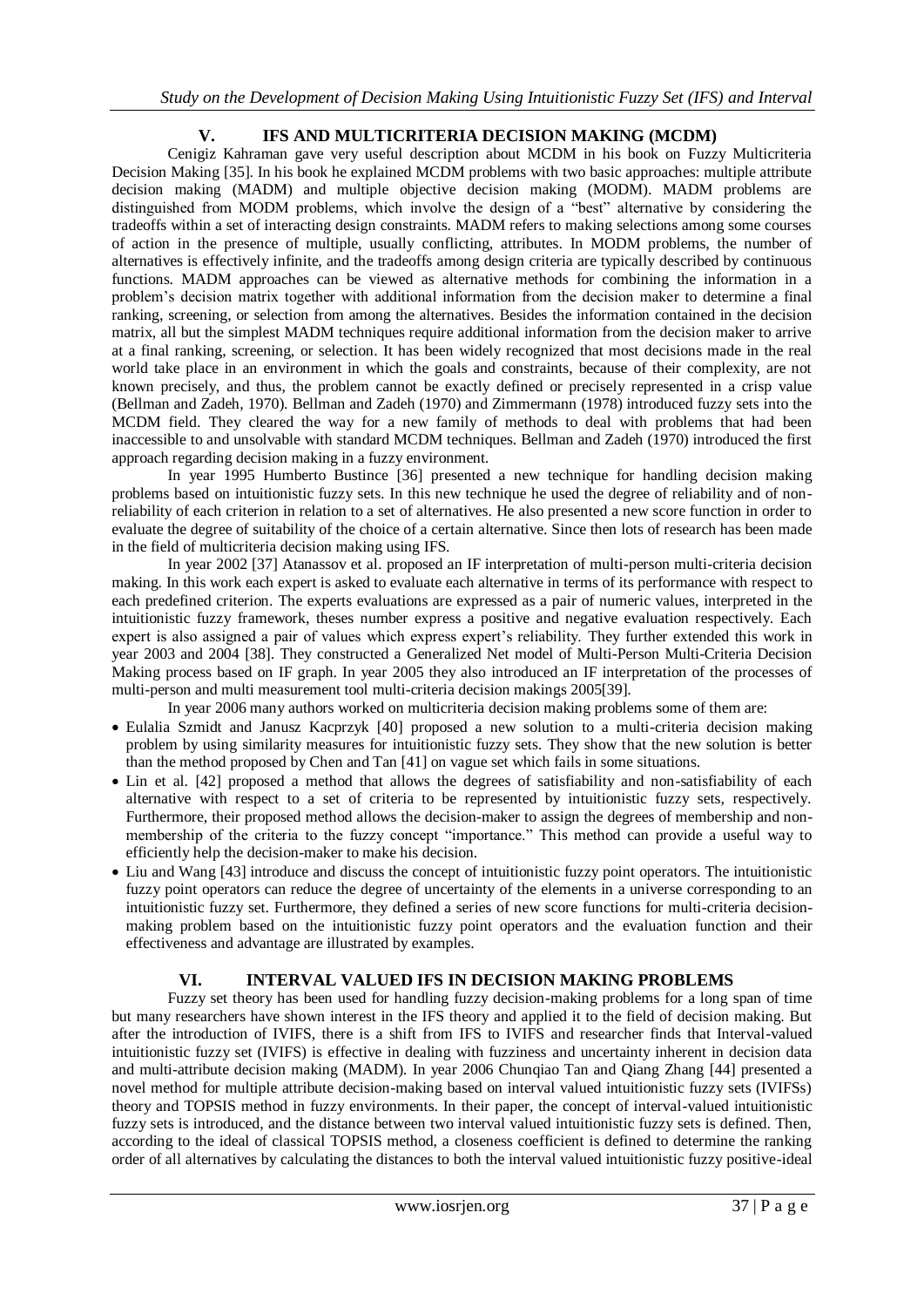solution and interval valued intuitionistic fuzzy negative-ideal solution. The multi-attribute decision-making process based on IVIFSs is given in fuzzy environments.

In year 2007, Dynamic intuitionistic fuzzy multi-attribute decision making was introduced by Zeshui et al. [45]. They investigate dynamic multi-attribute decision making problems with intuitionistic fuzzy information. The notions of intuitionistic fuzzy variable and uncertain intuitionistic fuzzy variable are defined, and two new aggregation operators: dynamic intuitionistic fuzzy weighted averaging (DIFWA) operator and uncertain dynamic intuitionistic fuzzy weighted averaging (UDIFWA) operator are presented. Some methods, including the basic unit-interval monotonic (BUM) function based method, normal distribution based method, exponential distribution based method and average age method, are introduced to determine the weight vectors associated with these operators. A procedure based on the DIFWA operator is developed to solve the dynamic intuitionistic fuzzy multi-attribute decision making (DIF-MADM) problems where all the decision information about attribute values takes the form of intuitionistic fuzzy numbers collected at different periods, and a procedure based on the UDIFWA operator is developed for DIF-MADM under interval uncertainty in which all the decision information about attribute values takes the form of interval-valued intuitionistic fuzzy numbers collected at different periods. Another article on DIF-MADM is given by Si Yan-jie and Wei Fa-jie [46].

In year 2007 Jun Ye [47] investigated aggregating interval-valued intuitionistic fuzzy sets (IVIFSs). Some operational laws of IVIFSs are defined. He proposed some aggregation operators, including intervalvalued intuitionistic fuzzy weighted arithmetic average operator and interval-valued intuitionistic fuzzy weighted geometric average operator. To identify the best alternative in multicriteria decision-making problems, a multicriteria fuzzy decision-making method based on the correlation coefficient of IVIFSs is established in which criterion values for alternatives are IVIFSs. He also utilize the interval-valued intuitionistic fuzzy weighted aggregation operators to aggregate the interval-valued intuitionistic fuzzy information corresponding to each alternative, and then rank the alternatives and select the most desirable one(s) according to correlation coefficients between the alternatives and the ideal alternative.

In year 2008 many authors contributed in this area but the work of some of them are more significant and they are:

Guiwu Wei and Wende Yi [48] proposed a new decision making analysis method based on the minimum deviation. They utilize the intuitionistic fuzzy weighted averaging (IFWA) operator to aggregate the intuitionistic fuzzy information corresponding to each alternative, and then rank the alternatives and select the most desirable one(s) according to the score function and accuracy function. The method can sufficiently utilize the objective information, and meet decision maker's subjective preference.

Ludmila Dymova et al. [49-50] in their research analyzed that the main problem of known methods for Multiple Criteria Decision Making in the Intuitionistic Fuzzy setting is that they are generally based on the intermediate type reduction. Such approaches lead inevitable to the loss of important information. Another problem is the choice of an appropriate method for the local criteria aggregation taking into account their ranks. The aim of their paper is to present a new method which makes it possible to solve the first problem and facilitates the solution of the second one. The method is based on the Dempster-Shafer Theory (DST). It allows solving the Multiple Criteria Decision Making problem without intermediate type reduction for different approaches to aggregation of the local criteria.

Zhoujing Wang et al. [51] in 2008 used interval-valued intuitionistic fuzzy matrices, interval-valued intuitionistic fuzzy number and developed several optimization models to generate optimal weight of the attribute and the corresponding decision making methods.

In year 2009 Szmidt and Kacprzyk [52] propose a new solution to a ranking oriented multi-criteria decision making problem for the alternatives expressed via Atanassov's intuitionistic fuzzy sets. They show that the new solution better fulfills our expectations than methods proposed by Chen and Tan's[15].

In year 2009, Z. Wang et al. [53] By employing a projection model, fractional programming models are developed to determine the closeness interval values of alternatives. The interval values are subsequently used to aggregate into an overall interval value for each alternative, and the likelihood is applied to ranking and selection of alternatives. Another article on the use of projection method is given by Yujun Luo [54].

Yujun Luo [55] in year 2009 introduced the decision making matrix with the attribute value expressed by form of intuitionistic fuzzy number further transformed it into the score matrix of the alternatives. Then according to the concept of regret, regret matrix of the alternatives is obtained. And an optimization model based on the principle of minimization of regret, by which the attribute weights can be derived, is established. The alternatives can be ranked, and the most desirable one can be selected according to the score function and accuracy function.

Juan Li and Chengyi Zhang [56] gave a method to choose the possible positive-ideal solution and the possible negative-ideal solution, and deal with the uncertainty information by entropy theory to get the only ideal alternatives. They also introduced a new math model for solving the best attribute weight vector based on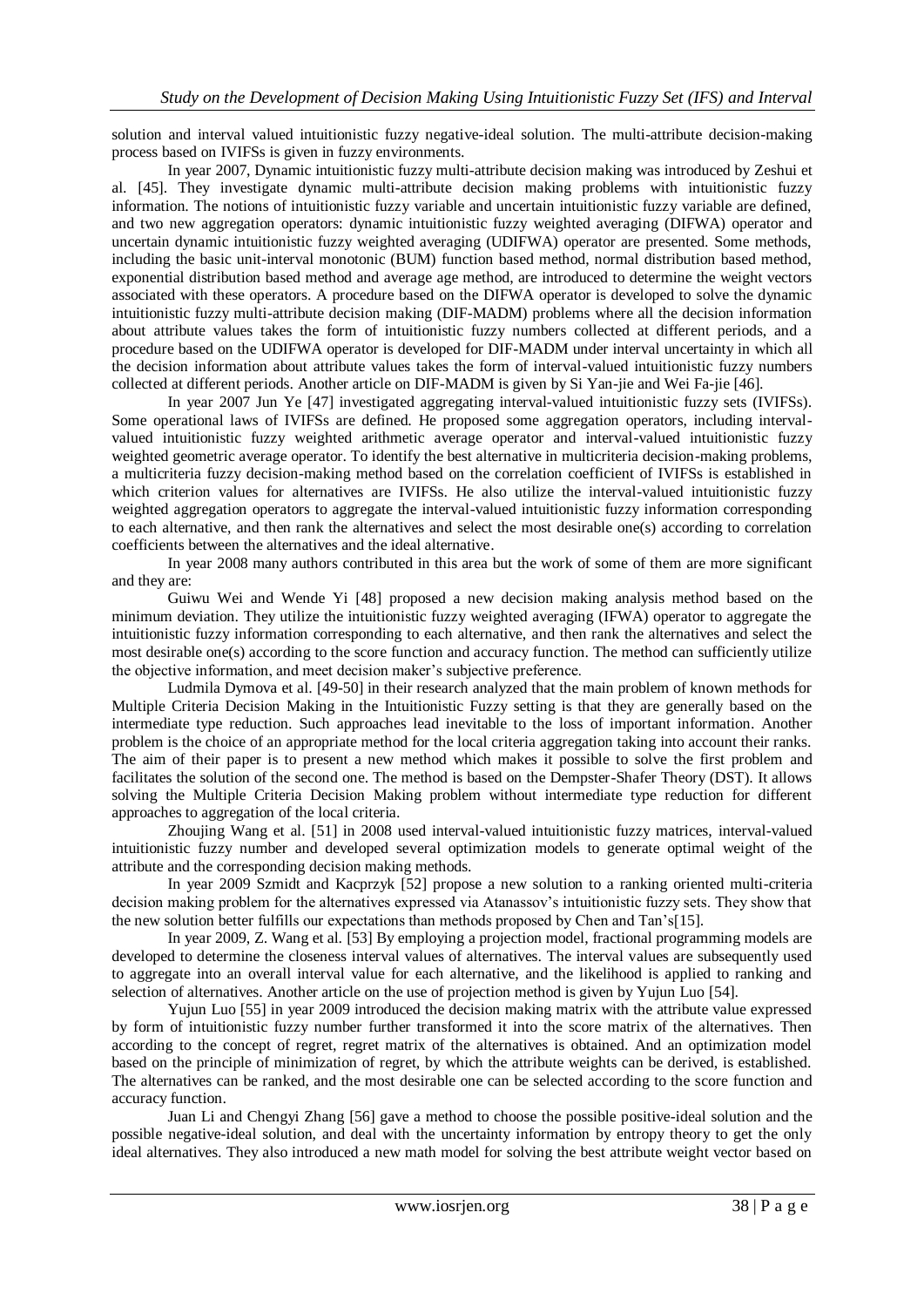the isomorphism of intuitionistic fuzzy sets, and the process for solving multiple attribute decision-making is also introduced.

Fatih Emre et al. proposed TOPSIS method combined with intuitionistic fuzzy set to select appropriate supplier in group decision making environment. Intuitionistic fuzzy weighted averaging (IFWA) operator is utilized to aggregate individual opinions of decision makers for rating the importance of criteria and alternatives. Other articles based on Supplier Selection Method are given by Hongjun [57] and Lei Wen, et al. [58].

Luo Yongbiao et al. [59] used the weighted correlation coefficient of interval-valued intuitionistic fuzzy sets (IVIFSs) to identify the best alternative in multicriteria decision-making.

Weibo Lee [60] also gave an enhanced multicriteria decision-making method of machine design schemes under interval-valued intuitionistic fuzzy environment.

In year 2010 Gui-Wu Wei [61] established an optimization model based on the basic ideal of traditional grey relational analysis (GRA) method, by which the attribute weights can be determined. Then, based on the traditional GRA method, calculation steps for solving intuitionistic fuzzy multiple attribute decision-making problems with incompletely known weight information are given. The degree of grey relation between every alternative and positive-ideal solution and negative-ideal solution are calculated. Then, a relative relational degree is defined to determine the ranking order of all alternatives by calculating the degree of grey relation to both the positive-ideal solution (PIS) and negative-ideal solution (NIS) simultaneously. Another article based on GRA is given by Xiangqian Feng and Gang Qian [62].

Deng-Feng Li [63-64] developed a Linear and nonlinear-programming methodology that is based on the technique for order preference by similarity to ideal solution to solve multiattribute decision-making (MADM) problems with both ratings of alternatives on attributes and weights of attributes expressed with IVIF sets.

In year 2011 Jian-Zhang Wu and Qiang Zhang [65] introduce some classical intuitionistic fuzzy entropy measures and verify the entropy of the intuitionistic fuzzy set is the average value of the entropies of its intuitionistic fuzzy values. Then, they present the concept of the intuitionistic fuzzy weighted entropy, which is a natural extension of the entropy for intuitionistic fuzzy sets. According to the minimum entropy principle, they establish the programming model to generate optimal weight of criteria, and present the corresponding multicriteria decision making method. Xiaohan Yu et al. [66] investigate hybrid multiple attribute decision making problems with various forms of attribute values (real numbers, linguistic labels, interval numbers, intuitionistic fuzzy numbers and interval intuitionistic fuzzy numbers). They proposed a method based on preference degrees which may take the forms of fuzzy numbers, intuitionistic fuzzy numbers and interval intuitionistic fuzzy numbers. The method first normalizes various forms of attribute values into preference degrees, and then uses a preference degree-based weighted averaging operator to aggregate the normalized preference degrees. A new linguistic representation model is presented, whose feasibility is verified by comparing it with the traditional 4-tuple linguistic representation model, and from their model, the mapping relationship between interval intuitionistic fuzzy numbers and linguistic labels can be constructed. Zhao Zhitao and Zhang Yingjun [67] developed a method that is based on the accuracy function to solve MADM problems with both ratings of alternatives on attributes and weights of attributes expressed with IVIFSs. Some other researcher like ZuBei Ying et al. [68] and Ting-Yu Chen et al. [69] also worked on multiple attribute group decision making based on interval-valued intuitionistic fuzzy sets.

Guiwu Wei and Xiaofei Zhao [70] in February 2012 introduced some operational law, score function and accuracy function of intuitionistic fuzzy values. Then two new aggregation operators: induced intuitionistic fuzzy correlated averaging (I-IFCA) operator and induced intuitionistic fuzzy correlated geometric (I-IFCG) operator are developed and some desirable properties of the I-IFCA and I-IFCG operators are studied, such as commutative, idempotency and monotonicity. An I-IFCA and IFCA (intuitionistic fuzzy correlated averaging) operators-based approach is developed to solve the MAGDM problems in which both the attribute weights and the expert weights usually correlative, attribute values take the form of intuitionistic fuzzy values.

Zeshui Xu and Meimei Xia [71] in their paper, first transformed the original decision matrix, whose elements are intuitionistic fuzzy numbers expressed by pairs of satisfaction degrees and dissatisfaction degrees, into its expected decision matrix, whose elements are composed of satisfaction degrees and hesitation degrees. Then they introduced the concept of dominated alternative, and give a method to identify the dominated alternatives. Then they developed an interactive method for eliminating any dominated alternatives by updating the decision maker's preferences gradually so as to find out the optimal one eventually.

In year 1212 only few researchers worked in this area, Jian-qiang et al. [72] in their article analyze the limitations of existing score functions of intuitionistic fuzzy set. They introduced a new score function based on the prospect value function and used this, the prospect score function to develop an interval-valued intuitionistic fuzzy multi-criteria decision-making approach. This approach gives a matrix of score function values and a comprehensive evaluation value of each alternative.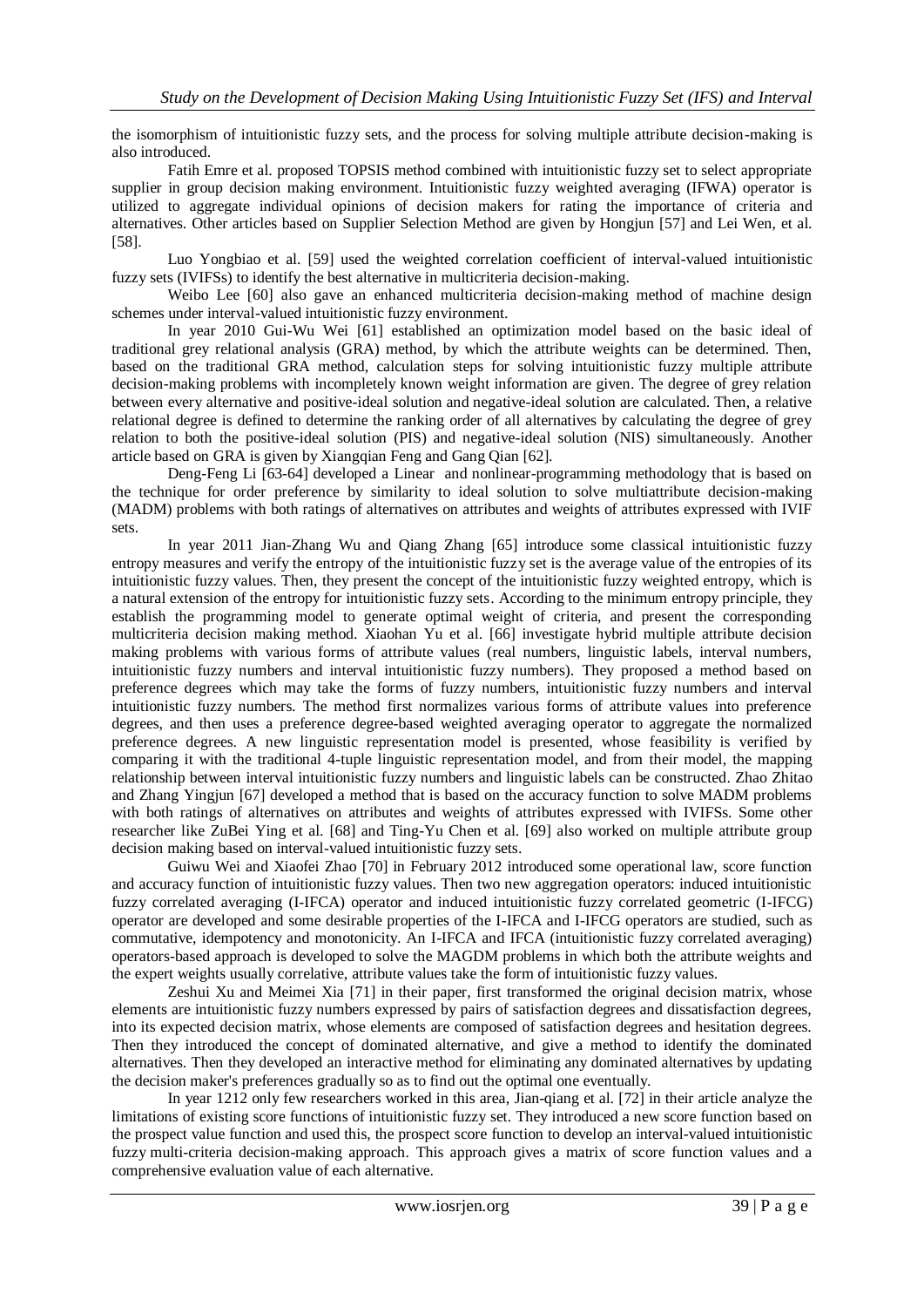# **VII. CONCLUSION**

In this paper we have presented a review on the role of Intuitionistic and interval-valued fuzzy set theory in decision making problems. As we know that decision makers face many problems with incomplete and vague information in decision making problems since the characteristics of these problems often require this kind of information. So Intuitionistic fuzzy/ Interval valued approaches are suitable to use when the modeling of human knowledge is necessary and when human evaluations are needed. Considering this as an important issue many researchers have paid attention in this area. In this paper we have reviewed all the important contribution in this area by different authors. We have also given the brief introduction on the contribution of Interval valued Intuitionistic fuzzy set with MADM and all the important approaches, methods used and introduced by the researchers in their paper.

#### **REFERENCES**

- [1]. L. A. Zadeh, "Fuzzy sets", Information and Control 8 (3) (1965) 338–353.
- [2]. K.T. Atanassov, "Intuitionistic fuzzy sets", Fuzzy Sets and Systems 20 (1986) 87–96.
- [3]. F. Herrera, L. Martinez, P.J. Sanchez, "Managing non-homogeneous information in group decision making", European Journal of Operational Research 166 (2005) 115–132.
- [4]. E. Szmidt, J. Kacprzyk, "Using intuitionistic fuzzy sets in group decision making", Control and Cybernetics 31 (2002) 1037–1053.
- [5]. K.T. Atanassov, G.Gargov, Interval valued intuitionistic fuzzy sets [J],Fuzzy Sets and Systems. 1989, 31, 343-349.
- [6]. L.I. Dengfeng, "Fuzzy Multi objective Many-Person Decision Makings and Games", National Defense Industry Press, Beijing, 2003.
- [7]. Ze. Xu, J. Chen, Approach to Group Decision Making Based on Interval-Valued Intuitionistic Judgment Matrices, Systems Engineering - Theory & Practice, Volume 27, Issue 4, April 2007, Pagesiu 126-133.
- [8]. S.M. Chen, "A new approach to handling fuzzy decision making problems", IEEE Transactions on Systems Man and Cybernetics 18 (1988) 1012–1016.
- [9]. R. Bellman, L.A. Zadeh, "Decision making in a fuzzy environment", Management Science 17 (1970) 141–164.
- [10]. W.J.M. Kickert, "Fuzzy Theories on Decision Making: A Critical Review", Kluwer, Boston, 1978.
- [11]. H.J. Zimmermann, "Fuzzy Sets, Decision Making, and Expert Systems", Kluwer Academic Publishers, Boston, 1987.
- [12]. Lang, C. Hwang, K. Yoon, "Multiple Attribute Decision Making: Methods and Applications", Springer-Verlag, New York, 1981.
- [13]. W.L. Gau, D.J. Buehrer, "Vague sets", IEEE Transactions on Systems, Man, and Cybernetics 23 (1993) 610–614.
- [14]. H. Bustine, P. Burillo, "Vague sets are intuitionistic fuzzy sets", Fuzzy Sets and Systems 79 (1996) 403– 405.
- [15]. S.M. Chen, J.M. Tan, "Handling multicriteria fuzzy decision-making problems based on vague set theory", Fuzzy Sets and Systems  $67$  (1994) 163–172.
- [16]. D.H. Hong, C.H. Choi, "Multicriteria fuzzy decision-making problems based on vague set theory", Fuzzy Sets and Systems 114 (2000)103–113.
- [17]. P. Angelov, O. Asparoukhov, K. Atanassov, P.B. Lopez, H.B. Sola, S. Hadjitodorov, S.K. Kim, J. Kacprzyk, L. Kuncheva, A. Shannon *"Decision making methods based on elements of intuitionistic fuzzy sets and their software implementation", Notes on IFS, Volume 1 (1995) Number 1, pages 40-41.*
- [18]. C. Temponi, A. Shannon, Atanassov K., A. Ban, "An idea for an intuitionistic fuzzy approach to decision making"," Notes on IFS", Volume 5 (1999) Number 3, pages 6-10.
- [19]. E. Szmidt, J. Kacprzyk, "Intuitionistic fuzzy sets in group decision making", NIFS 2 (1) (1996) 15–32.
- [20]. E. Szmidt, J. Kacprzyk, "Remarks on some applications of intuitionistic fuzzy sets in decision making", NIFS 2 (3) (1996)22–31.
- [21]. M. Roubens and P. Vincke, editors. "Preference Modeling", Springer-Verlag, Berlin, 1985
- [22]. F. Chiclana, E. Herrera-Viedma, S. Alonso, R. A. M. Pereira, "Preferences and consistency issues in group decision making. In H. Bustince at al., editors", Fuzzy Sets and Their extensions: Representation, Aggregation and Models, Springer-Verlag, Berlin, (2008) 219–237.
- [23]. E. Szmidt and J. Kacprzyk, "Using intuitionistic fuzzy sets in group decision making". Control and Cybernetics 31, (2002)1037–1053.
- [24]. E. Szmidt and J. Kacprzyk "Evaluation of Agreement in a Group of Experts via Distances between Intuitionistic Fuzzy Preferences" first international IEEE symposium intelligent systems, September 2002.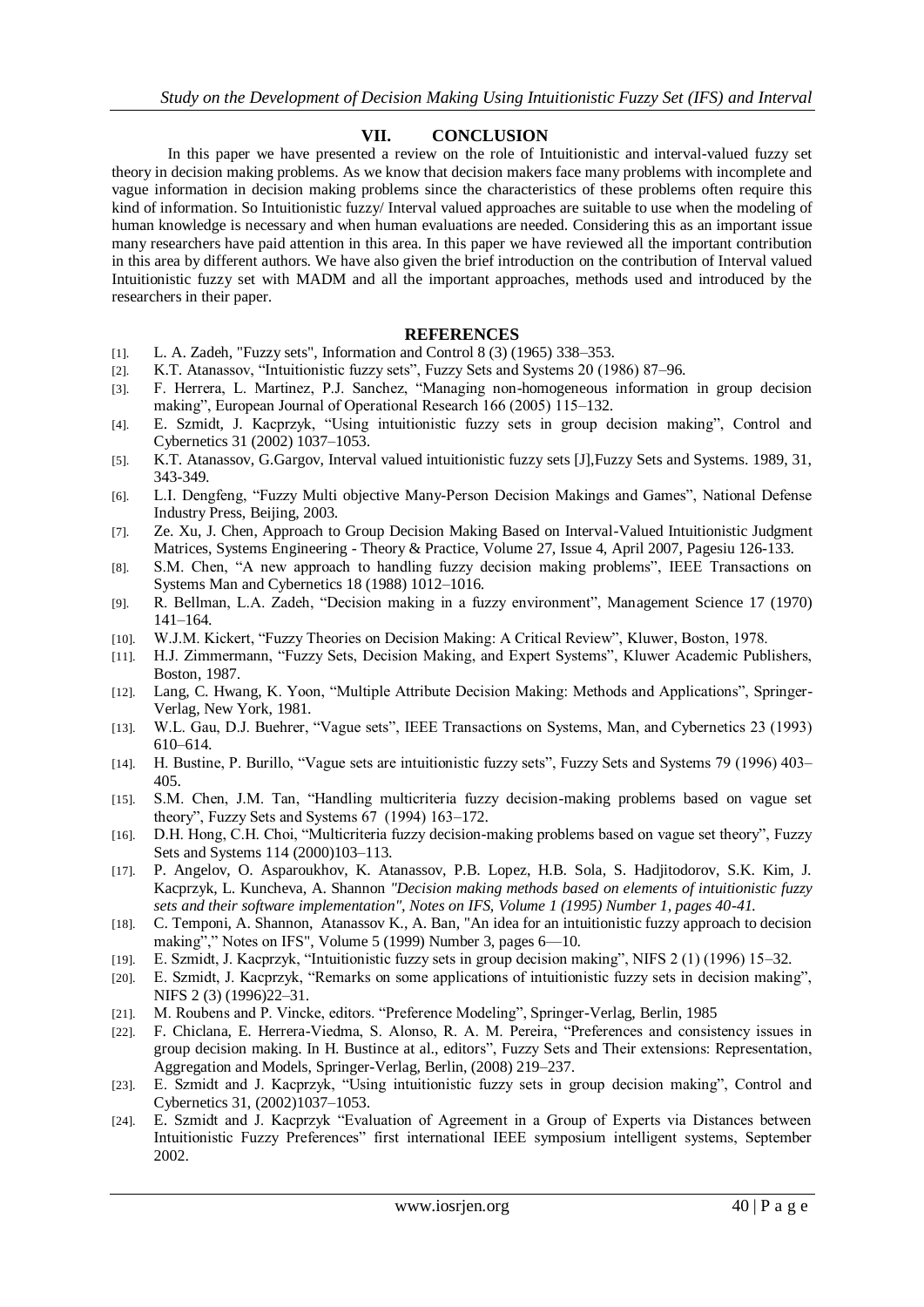- [25]. E. Szmidt and J. Kacprzyk "Concept of Distances and Entropy for Intuitionistic Fuzzy Sets and their Applications in Group Decision Making" Sixth Int. Conf. on IFSs, Varna, NIFS 8 (2002), 3, 11-25.
- [26]. D. Paternain, A. Jurio, E. Barrenechea, H. Bustince a, B. Bedregal, E. Szmidt "An alternative to fuzzy methods in decision-making problems", Expert Systems with Applications 39 (2012) 7729–7735.
- [27]. E. Szmidt and J. Kacprzyk, "A Concept of Similarity for Intuitionistic Fuzzy Sets and its Use in Group Decision Making" IEEE International Conference 2004 Hungary vol. 2 2004, 1129 – 1134.
- [28]. Z. Xu, "Intuitionistic preference relations and their application in group decision making", Information Sciences: an International Journal archive, Volume 177 Issue 11, June, 2007 Pages 2363-2379.
- [29]. Z. Xu, R. R. Yager, "Intuitionistic and interval-valued intuitionistic fuzzy preference relations and their measures of similarity for the evaluation of agreement within a group", Fuzzy Optimization and Decision Making Volume 8 Issue 2, June 2009 123 - 139.
- [30]. Z. Gong, "On the problem of group decision making based on intuitionistic fuzzy judgment matrices", Proceedings of the Life system modeling and simulation 2007, 315-325.
- [31]. C. Wei and X. Tang, "An intuitionistic fuzzy group decision-making approach based on entropy and similarity measures", International Journal of Information Technology & Decision Making (IJITDM), 2011, vol. 10, issue 06, pages 1111-1130.
- [32]. Xu, Z and M. Xia, "Entropy/cross entropy-based group decision making under intuitionistic fuzzy environment", Information Fusion, Volume 13 Issue 1, January, 2012, Page 31-47.
- [33]. Zhi-xin Su, Guo-ping Xia, Ming-yuan Chen, Li Wang, "Induced generalized intuitionistic fuzzy OWA operator for multi-attribute group decision making", Expert Systems with Applications Volume 39 Issue 2, 2012 Pages 1902-1910.
- [34]. Y. Xu and H. Wang, "The induced generalized aggregation operators for intuitionistic fuzzy sets and their application in group decision making", Applied Soft Computing March 2012, Volume 12 Issue 3 1168-1179.
- [35]. C. Kahraman, "Fuzzy Multi-Criteria Decision Making: Theory and Applications with Recent Developments", Springer, Aug 19, 2008 - 591 pages.
- [36]. H. Bustince, "Handling multicriteria fuzzy decision making problems based on intuitionistic fuzzy sets" Notes on IFS, Volume 1 (1995) Number 1, pages 42-47.
- [37]. K. Atanassov, G. Pasi, and R. Yager "Intuitionistic Fuzzy Interpretations Of Multi-Person Multi-Criteria Decision Making" first international IEEE symposium "intelligent systems, September 2002.
- [38]. G Pasi, R. Yager and K. Atanassov "Intuitionistic Fuzzy Graph Interpretations of Multi-Person Multi-Criteria Decision Making: Generalized Net Approach", International IEEE Conference, Volume 2, June 2004, 434 - 439.
- [39]. G Pasi, R. Yager and K. Atanassov "Intuitionistic fuzzy interpretation of multi-criteria multi-person and multi-measurement tool decision making", International Journal Of System Science vol 36. No 14, 15 November 2005, 859-868.
- [40]. E.Szmidt and J. Kacprzyk, "An Application of Intuitionistic Fuzzy Set Similarity Measures to a Multicriteria Decision Making Problem", Lecture Notes in Computer Science, 2006, Volume 4029/2006, 314-323.
- [41]. S.M. Chen and J.M. Tan, "Handling multicriteria fuzzy decision-making problems based on vague set theory", Fuzzy Sets and Systems,  $67(1994)$  163-172.
- [42]. L. Lin, XH. Yuan, ZQ. Xia, "Multicriteria fuzzy decision-making methods based on intuitionistic fuzzy sets", Journal of Computer and System Sciences 73 (2007) 84–88.
- [43]. HW. Liu, G. Wang "Multi-criteria decision-making methods based on intuitionistic fuzzy sets", European Journal of Operational Research 179 (2007) 220–233.
- [44]. C.Tan, Q. Zhang , Fuzzy Multiple Attribute Decision Making Based on Interval Valued Intuitionistic Fuzzy Sets, Systems, Man and Cybernetics, 2006. Volume 2, 2006 , 1404- 1407.
- [45]. Z. Xu, R. Yager, "Dynamic intuitionistic fuzzy multi-attribute decision making", International Journal of Approximate Reasoning 48 (2008) 246–262.
- [46]. S. Y. Jie and W.F. Jie, "Dynamic multiattribute decision making based on the intuitionistic fuzzy priority rating model", ICMSE 2009- Management Science and Engineering,  $(2009)$  239 – 245.
- [47]. Jun Ye, "Application of correlation coefficient of interval-valued intuitionistic fuzzy sets to multicriteria fuzzy decision-making problems", Applied Mathematical Modeling (2008).
- [48]. G. Wei and W. Yi, "Method for intuitionistic fuzzy multiple attribute decision making without weight information but with preference information on alternatives", Control and Decision Conference, (2008) 1970 – 1975.
- [49]. L. Dymova, I. Róg, P. Sevastjanov, "A New Method for Decision Making in the Intuitionistic Fuzzy Setting", Proceedings of the 9th international conference on Artificial Intelligence and Soft Computing  $229 - 240.$